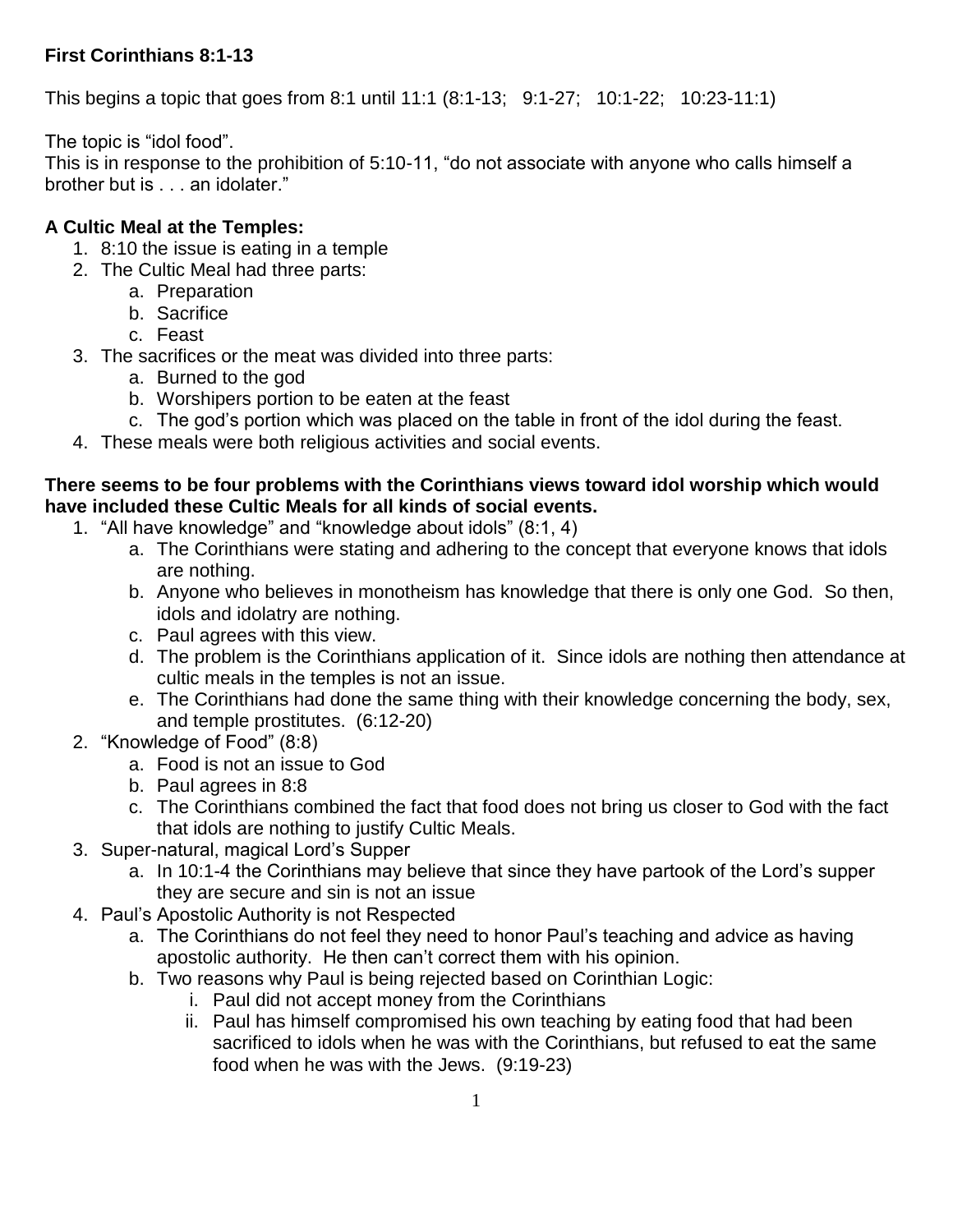# **Paul's Concerns That Need to be addressed:**

- 1. Christian ethics are based in love not knowledge. Some Corinthians are exalting their rights which are based in knowledge (truth) over what is best for other people who do not share the same knowledge. (8:1-13)
- 2. Paul's conduct has been used as a reason to reject his teaching and apostolic authority. This is an issue throughout this letter: 1:12; 4:18-21; 5:1-5; 9:1-3. Paul defends his apostleship and his actions in 9:1-27.
- 3. The Corinthians incorrect understanding and application of knowledge about idols has led them into some dangerous practices.
- 4. The Corinthians views of communion or the Lord 's Supper have given them the confidence or the spiritual carelessness of a Christian Superman when it comes to living in sin.
- 5. Eating food sacrificed to idols in the privacy of their own homes without causing someone else to stumble.

# **First Corinthians 8:1-13**

The issue is a conflict between the value of knowledge and the value of love.

What directs or determines your actions? Knowledge or Love?

Why do you pursue God?

Does knowledge lead to love or does love lead to knowledge?

What is the ultimate goal of the Christian life? To act in knowledge or to act in love?

#### **8:1**

"**now about"** indicates a new subject.

"**We know that we all possess knowledge"** is Paul agreeing with the Corinthians statement that they have based their actions on.

**"Knowledge puffs up, but love builds up"** is Paul qualifying to what extent he agrees with the Corinthians.

The Corinthians "knowledge" without the general purpose of "love" is going to result in selfish actions and self-promotion.

This does not say in the Greek "we all know" but like it is translated "we all possess knowledge ("gnosis")"

"Gnosis" is one of the key Corinthian words along with "**sophia**' (wisdom) and "logos" (speech, word)

These words are used in the introduction and in the spiritual gifts chapter.

## **8:1**

"We all possess knowledge"

- a. This may be a Corinthian slogan which meant that what we know concerning idol meat is common information available to every believer.
- b. Or, Paul may be taking this saying and playing down knowledge since knowledge had been used by the Corinthians to indicated superior spirituality.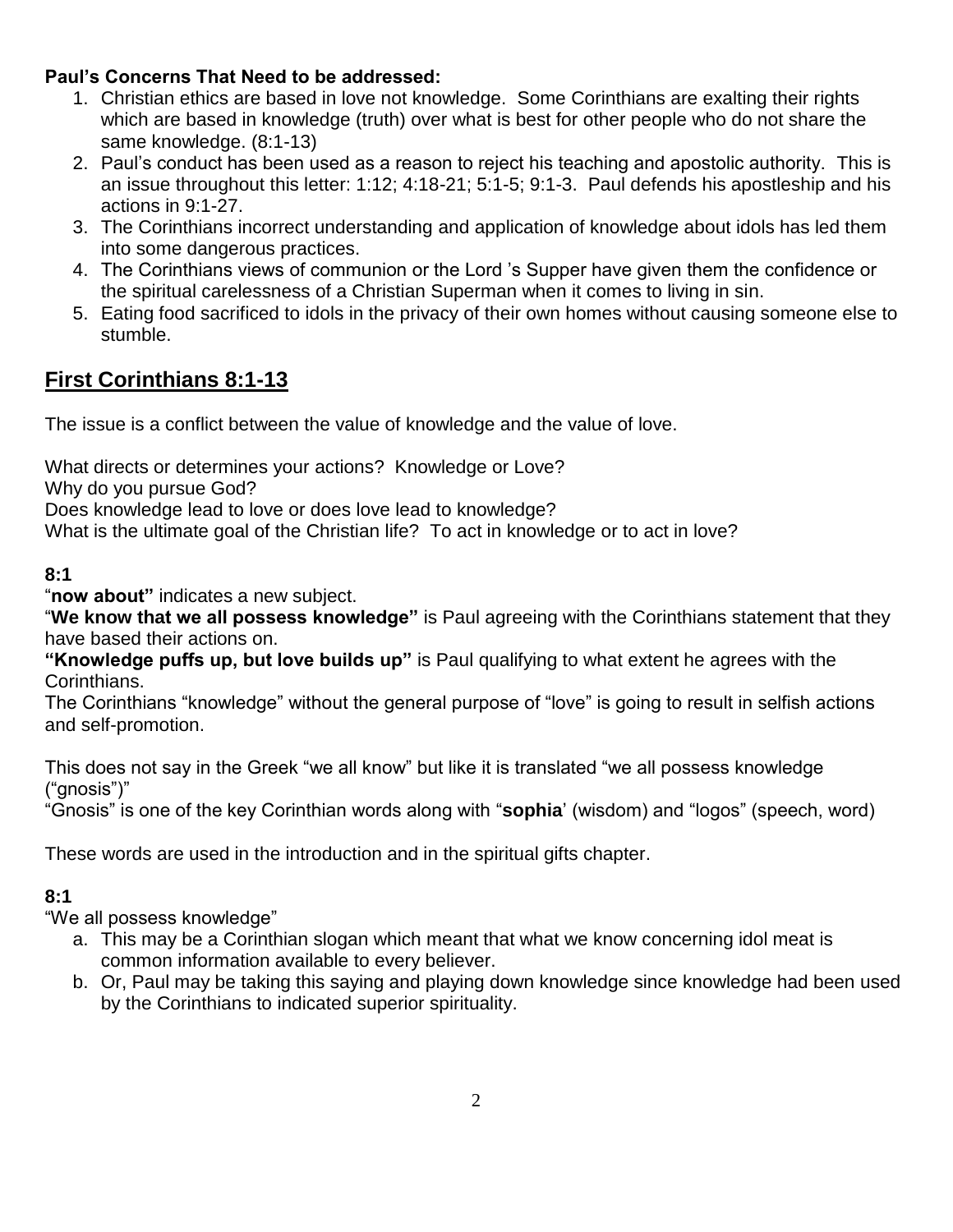"puffs up" means it makes a man look big like air puffs up a balloon.

"builds up" indicates to fill with substance. "Build Up" is the word "**oikodomei**" and is used to refer to building a building. In 1 Th. 5:11 "**oikodomei**" is used to refer to building each other up.

The idea here is that a man with knowledge may look "big" but a man who acts in love is a "built up" man who has substance to his size.

Paul is in no way down playing knowledge.

Paul is simply indicating that the goal of knowledge is to manifest love. Only when a person operates in love do they truly have spiritual substance.

### **8:2**

Does not say they don't know or don't have knowledge.

It means they are still lacking something in regard to completing the purpose of knowledge. Knowledge that does not lead to love is knowledge that is not yet useful.

The Corinthians are still lacking something that will help them truly evaluate themselves.

"**thinks he knows**" is perfect tense and refers to "complete knowledge" "**does not yet know**" is aorist and means they have not yet began to have knowledge. The man who thinks he has complete knowledge does not yet have knowledge.

## **8:3**

"**Known by God**" is a surprise. We would expect something else.

"known" could also be "recognized by God"

This verb could be either:

- 1. Perfect Passive which would mean one has come to know God for themselves.
- 2. Middle which would mean they are known or recognized.

#### **8:4**

Paul again quotes the Corinthians theology or talking point:

#### "**An idol is nothing**"

Paul uses this quote and agrees with it to a certain level in verses 8:5-6, but yet we must think that Paul has another level of understanding concerning idols that he will bring up in 10:20 when he says "sacrifices of pagans are offered to demons."

- 10:14 "Therefore, my beloved, flee from idolatry."
- 10:20 "No, I imply that what pagans sacrifice they offer to demons and not to God. I do not want you to be participants with demons."

They are correct to a certain level by saying "an idol is nothing". But, this knowledge may not be complete, and some Corinthians are not using this knowledge in love among others who do not have this knowledge.

The problem is the Corinthians are taking this knowledge and by their actions they are shoving it down the less knowledgeable or less mature believer's throats.

The younger believers are choking on the Corinthian's "knowledge" because the Corinthians with knowledge refuse to act in love.

Paul could be arrogant and correct the Corinthians knowledge or he could work with them and correct their attitude.

Paul sticks with the Great Shema of Deut. 6:4 "Hear O Israel: The Lord our God, the Lord is one."